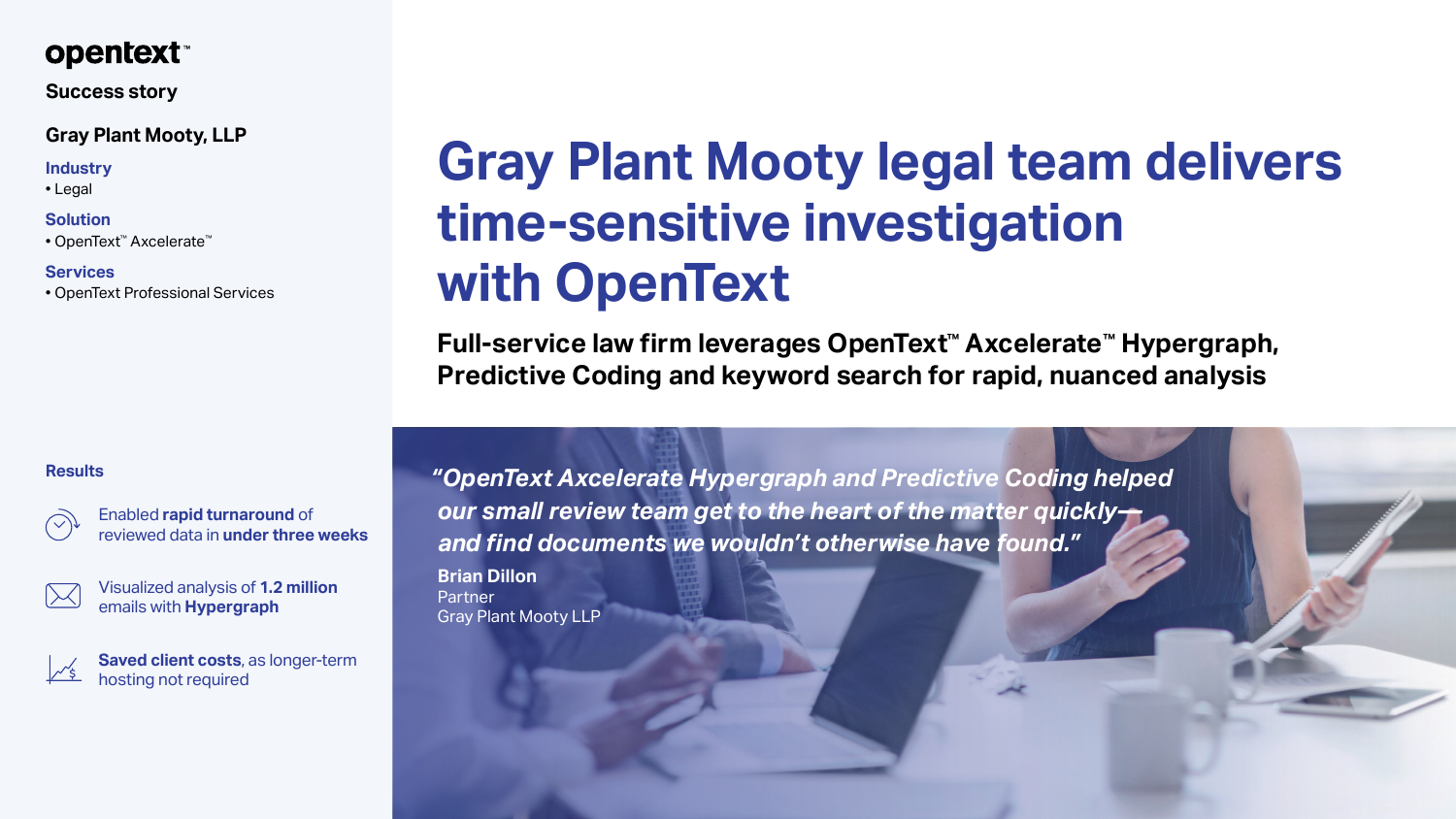**Gray Plant Mooty, LLP (GPM), a 170-attorney, full-service law firm with offices in Minnesota and Washington, D.C., was retained by a large corporation to investigate possible liability over a troubled development project. The GPM team had to perform deep analysis, including determining the reasons for the difficulties, the timing of key events and the levels of awareness among multiple personnel and entities. The team had only 45 days to complete an investigation that included conducting 18 interviews and collecting a broad range of data, including 1.2 million emails from 10 custodians over a fouryear period. GPM needed an aggressive strategy for expedited review and analysis to be prepared to present its report to an independent board.**

Working closely with OpenText Professional Services workflow consultants, the GPM legal team developed a three-phased strategy:

#### **Phase one: Communications analysis**

**opentext™** 

The GPM team leveraged the OpenText Axcelerate Hypergraph feature to visually analyze the communication patterns across the company including senders, receivers, domains, dates and activity levels for the 1.2 million emails. The combination of Axcelerate search, phrase analysis and smart filters combined with the Hypergraph visualization helped the team narrow down the relevant time frames, eliminate custodians and zero in on interesting communications—essentially building a seed set of useful documents to support the next phase.

#### **Phase two: Prioritized review**

After five days in the initial review process, the team leveraged Axcelerate analytics and machine learning to find more relevant documents throughout the data set. To train the Predictive Coding engine, team members used relevant email communications found in

phase one, plus some standalone documents from a smaller data set that had been reviewed separately. The first iteration yielded a valuable set of suggested documents for review, which helped the team reach the heart of the matter quickly. The documents found formed the foundation for a second, more focused round of interviews.

#### **Phase three: Validation**

To be certain they had found all they needed, team members ran a series of broad searches informed by the key documents they had uncovered, sampling the results. While the searches yielded some additional documents of relevance, none contradicted any of the conclusions they had reached based on the prioritized review.

As this was a time-sensitive internal investigation, the GPM team had to find the right balance of efficiency and accuracy. In all, the GPM team spent just under three weeks reviewing the data. Yet, through the combination of legal judgment, visualized analytics and machine learning, team members were confident they had found what they needed. With the time saved, the team concentrated its energies on the more focused second round of interviews and preparing a report for the independent board.

Using Axcelerate, the GPM team met its deadline with just five attorneys conducting first pass review. Maintaining a nimble, knowledgeable team was particularly valuable, given the confidential and nuanced nature of the investigation. Rather than making a binary choice of "responsive" or "nonresponsive," the team needed to identify key documents speaking to 20 different issues. The small team also benefited from being able to collaborate swiftly, sharing new insights as they emerged and adapting its approach accordingly.